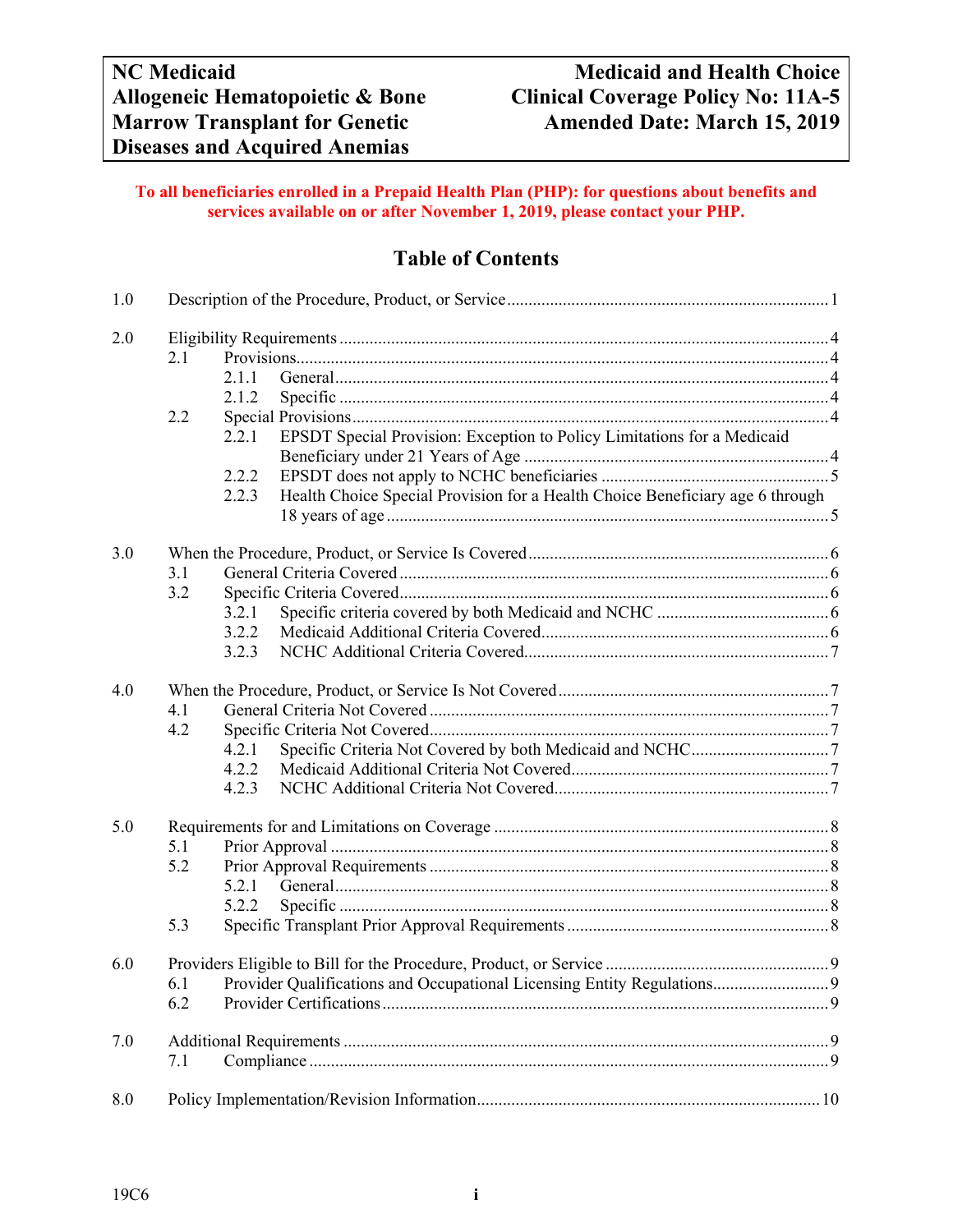# **NC Medicaid Medicaid Allogeneic Hematopoietic & Bone Clinical Coverage Policy No: 11A-5** Allogeneic Hematopoietic & Bone<br>
Clinical Coverage Policy No: 11A-5<br> **Marrow Transplant for Genetic Amended Date: March 15, 2019** Amended Date: March 15, 2019

| A. |                                                                                        |  |
|----|----------------------------------------------------------------------------------------|--|
| B. | International Classification of Diseases and Related Health Problems, Tenth Revisions, |  |
|    | Clinical Modification (ICD-10-CM) and Procedural Coding System (PCS)  11               |  |
|    |                                                                                        |  |
| D. |                                                                                        |  |
| Е. |                                                                                        |  |
| F. |                                                                                        |  |
| G. |                                                                                        |  |
| Н. |                                                                                        |  |
|    |                                                                                        |  |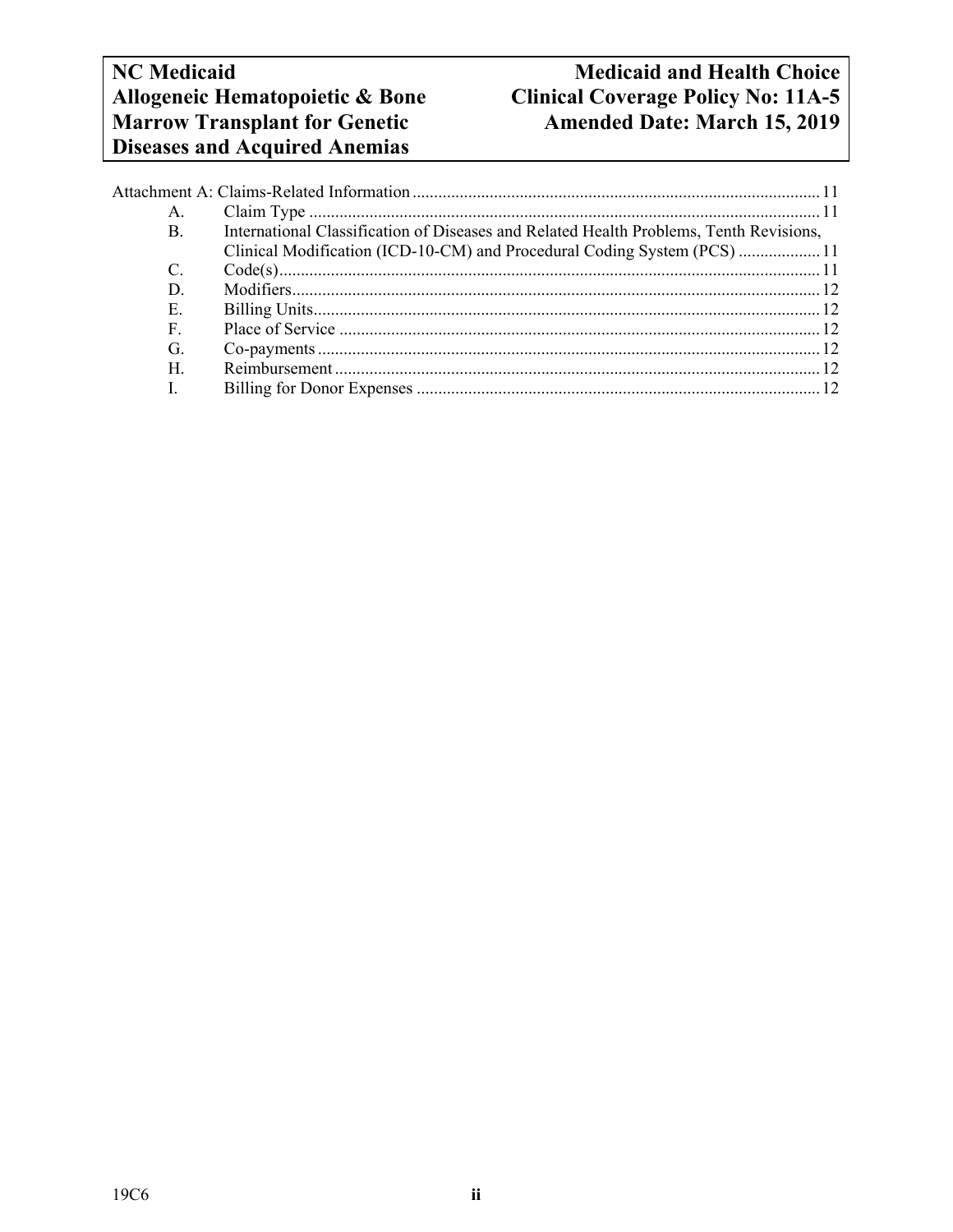# **1.0 Description of the Procedure, Product, or Service**

### **Hematopoietic Stem-Cell Transplantation**

Hematopoietic stem-cell transplantation (HSCT) refers to a procedure in which hematopoietic stem cells are infused to restore bone marrow function in patients who receive bone marrow toxic doses of cytotoxic drugs with or without whole body radiation therapy. Allogeneic HSCT refers to the use of hematopoietic progenitor cells obtained from a donor. They can be harvested from bone marrow, peripheral blood, or umbilical cord blood and placenta shortly after delivery of neonates.

Immunologic compatibility between infused stem cells and the recipient is a critical factor for achieving a good outcome of allogeneic HSCT. Compatibility is established by typing of human leukocyte antigens (HLA) using cellular, serologic, or molecular techniques. HLA refers to the tissue type expressed at the Class I and Class II loci on chromosome 6. Depending on the disease being treated, an acceptable donor will match the patient at all or most of the HLA loci (with the exception of umbilical cord blood).

#### **Preparative Conditioning for Allogeneic Hematopoietic SCT**

The conventional practice of allogeneic HSCT involves administration of myelotoxic agents (e.g., cyclophosphamide, busulfan) with or without total body irradiation at doses sufficient to cause bone marrow failure. Reduced-intensity conditioning (RIC) refers to chemotherapy regimens that seek to reduce adverse effects secondary to bone marrow toxicity. These regimens partially eradicate the patient's hematopoietic ability, thereby allowing for relatively prompt hematopoietic recovery. Patients who undergo RIC with allogeneic HSCT initially demonstrate donor cell engraftment and bone marrow mixed chimerism. Most will subsequently convert to full-donor chimerism. A number of different cytotoxic regimens, with or without radiotherapy, may be used for RIC allotransplantation. They represent a continuum in their intensity, from nearly totally myeloablative, to minimally myeloablative with lymphoablation.

#### **Genetic Diseases and Acquired Anemias**

# **Hemoglobinopathies**

The thalassemias result from mutations in the globin genes, resulting in reduced or absent hemoglobin production, reducing oxygen delivery. The supportive treatment of beta-thalassemia major requires life-long red blood cell transfusions that lead to progressive iron overload and the potential for organ damage and impaired cardiac, hepatic, and endocrine function. The only definitive cure for thalassemia is to correct the genetic defect with allogeneic HSCT.

**CPT codes, descriptors, and other data only are copyright 2018 American Medical Association. All rights reserved. Applicable FARS/DFARS apply.**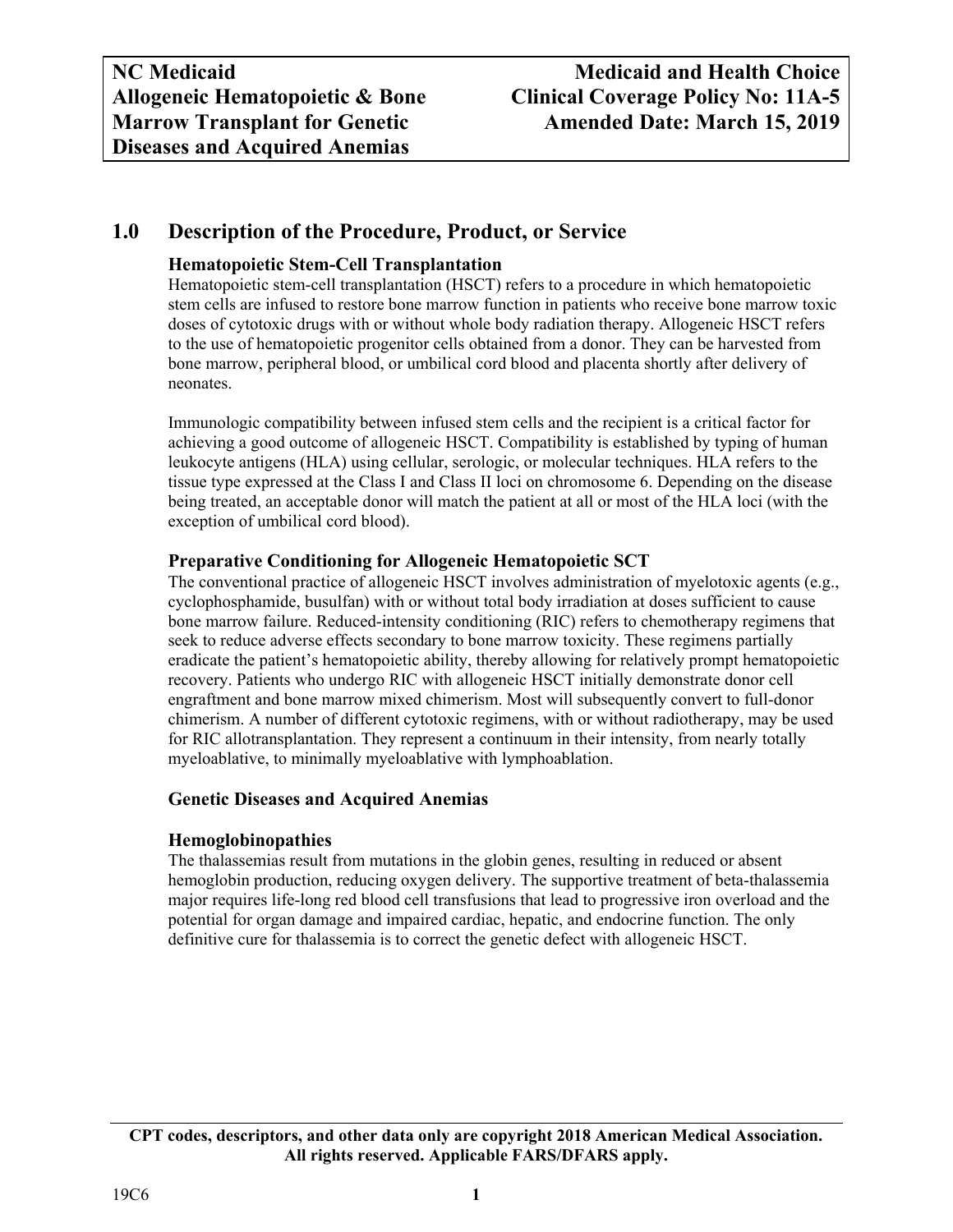Sickle cell disease is caused by a single amino acid substitution in the beta chain of hemoglobin, and, unlike thalassemia major, has a variable course of clinical severity. Sickle cell disease typically manifests clinically with anemia, severe painful crises, acute chest syndrome, stroke, chronic pulmonary and renal dysfunction, growth retardation, neurologic deficits, and premature death.

The mean age of death for patients with sickle cell disease has been demonstrated as 42 years for males and 48 years for females. Three major therapeutic options are available: chronic blood transfusions, hydroxyurea, and HSCT, the latter being the only possibility for cure.

#### **Bone marrow failure syndromes**

Aplastic anemia in children is rare, and is most often idiopathic and less commonly due to a hereditary disorder. Inherited syndromes include Fanconi anemia, a rare autosomal recessive disease, characterized by genomic instability, with congenital abnormalities, chromosome breakage, cancer susceptibility, and progressive bone marrow failure leading to pancytopenia and severe aplastic anemia. Frequently this disease terminates in a myelodysplastic syndrome or acute myelogenous leukemia. Most patients with Fanconi anemia succumb to the complications of severe aplastic anemia, leukemia, or solid tumors, with a median survival of 30 years of age. In Fanconi anemia, HSCT is currently the only treatment that definitively restores normal hematopoiesis. Excellent results have been observed with the use of HLA-matched sibling allogeneic HSCT, with cure of the marrow failure and amelioration of the risk of leukemia.

Dyskeratosis congenita is characterized by marked telomere dysregulation with clinical features of reticulated skin hyperpigmentation, nail dystrophy, and oral leukoplakia. Early mortality is associated with bone marrow failure, infections, pulmonary complications, or malignancy.

Mutations affecting ribosome assembly and function are associated with Shwachman-Diamond syndrome, and Diamond-Blackfan anemia. Shwachman-Diamond has clinical features that include pancreatic exocrine insufficiency, skeletal abnormalities and cytopenias with some patients developing aplastic anemia. As with other bone marrow failure syndromes, patients are at increased risk of myelodysplastic syndrome with malignant transformation, especially acute myelogenous leukemia. Diamond-Blackfan anemia is characterized by absent or decreased erythroid precursors in the bone marrow with 30% of patients also having a variety of physical anomalies.

#### **Primary immunodeficiencies**

The primary immunodeficiencies are a genetically heterogeneous group of diseases that affect distinct components of the immune system. More than 120 gene defects have been described, causing more than 150 disease phenotypes. The most severe defects (collectively known as severe combined immunodeficiency or SCID) cause an absence or dysfunction of T lymphocytes, and sometimes B lymphocytes and natural killer cells. Without treatment, patients with SCID usually die by 12 to 18 months of age. With supportive care, including prophylactic medication, the life span of these patients can be prolonged, but long-term outlook is still poor, with many dying from infectious or inflammatory complications or malignancy by early adulthood. Bone marrow transplant is the only definitive cure, and the treatment of choice for SCID and other primary immunodeficiencies, including Wiskott-Aldrich syndrome and congenital defects of neutrophil function.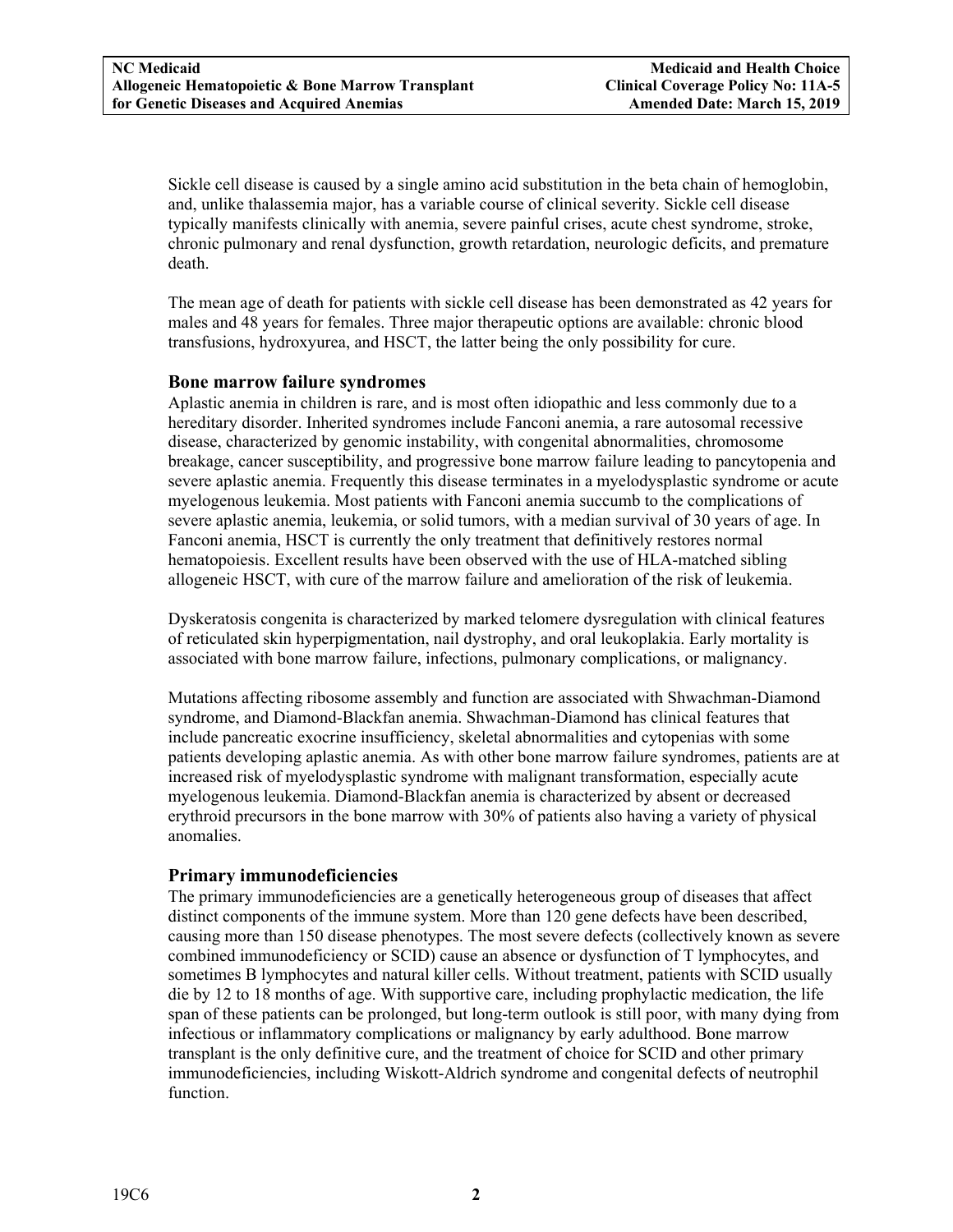#### **Inherited metabolic diseases**

Lysosomal storage disorders consist of many different rare diseases caused by a single gene defect, and most are inherited as an autosomal recessive trait. Lysosomal storage disorders are caused by specific enzyme deficiencies that result in defective lysosomal acid hydrolysis of endogenous macromolecules that subsequently accumulate as a toxic substance. Peroxisomal storage disorders arise due to a defect in a membrane transporter protein that leads to defects in the metabolism of long -chain fatty acids. Lysosomal storage disorders and peroxisomal storage disorders affect multiple organ systems, including the central and peripheral nervous systems. These disorders are progressive and often fatal in childhood due to both the accumulation of toxic substrate and a deficiency of the product of the enzyme reaction. Hurler syndrome usually leads to premature death by five years of age.

Exogenous enzyme replacement therapy is available for a limited number of the inherited metabolic diseases; however, these drugs don't cross the blood-brain barrier, which results in ineffective treatment of the central nervous system. Stem cell transplantation provides a constant source of enzyme replacement from the engrafted donor cells, which are not impeded by the blood-brain barrier. The donor-derived cells can migrate and engraft in many organ systems, giving rise to different types of cells, for example microglial cells in the brain and Kupffer cells in the liver.

Allogeneic HSCT has been primarily used to treat the inherited metabolic diseases that belong to the lysosomal and peroxisomal storage disorders. The first stem-cell transplant for an inherited metabolic disease was performed in 1980 in a patient with Hurler syndrome. Since that time, more than 1,000 transplants have been performed worldwide.

#### **Infantile malignant osteopetrosis**

Osteopetrosis is a condition is caused by defects in osteoclast development and/or function. The osteoclast (the cell that functions in the breakdown and resorption of bone tissue) is known to be part of the hematopoietic family and shares a common progenitor with the macrophage in the bone marrow. Osteopetrosis is a heterogeneous group of heritable disorders, resulting in several different types of variable severity. The most severely affected patients are those with infantile malignant osteopetrosis. Patients with infantile malignant osteopetrosis suffer from dense bone, including a heavy head with frontal bossing, exophthalmos, blindness by approximately 6 months of age, and severe hematologic malfunction with bone marrow failure. Seventy percent of these patients die before the age of six, often of recurrent infections. HSCT is the only curative therapy for this fatal disease.

Hematopoietic stem-cell transplantation for autoimmune disease, such as rheumatoid arthritis or multiple sclerosis, is considered separately in policy, Hematopoietic Stem-Cell Transplantation for Autoimmune Diseases.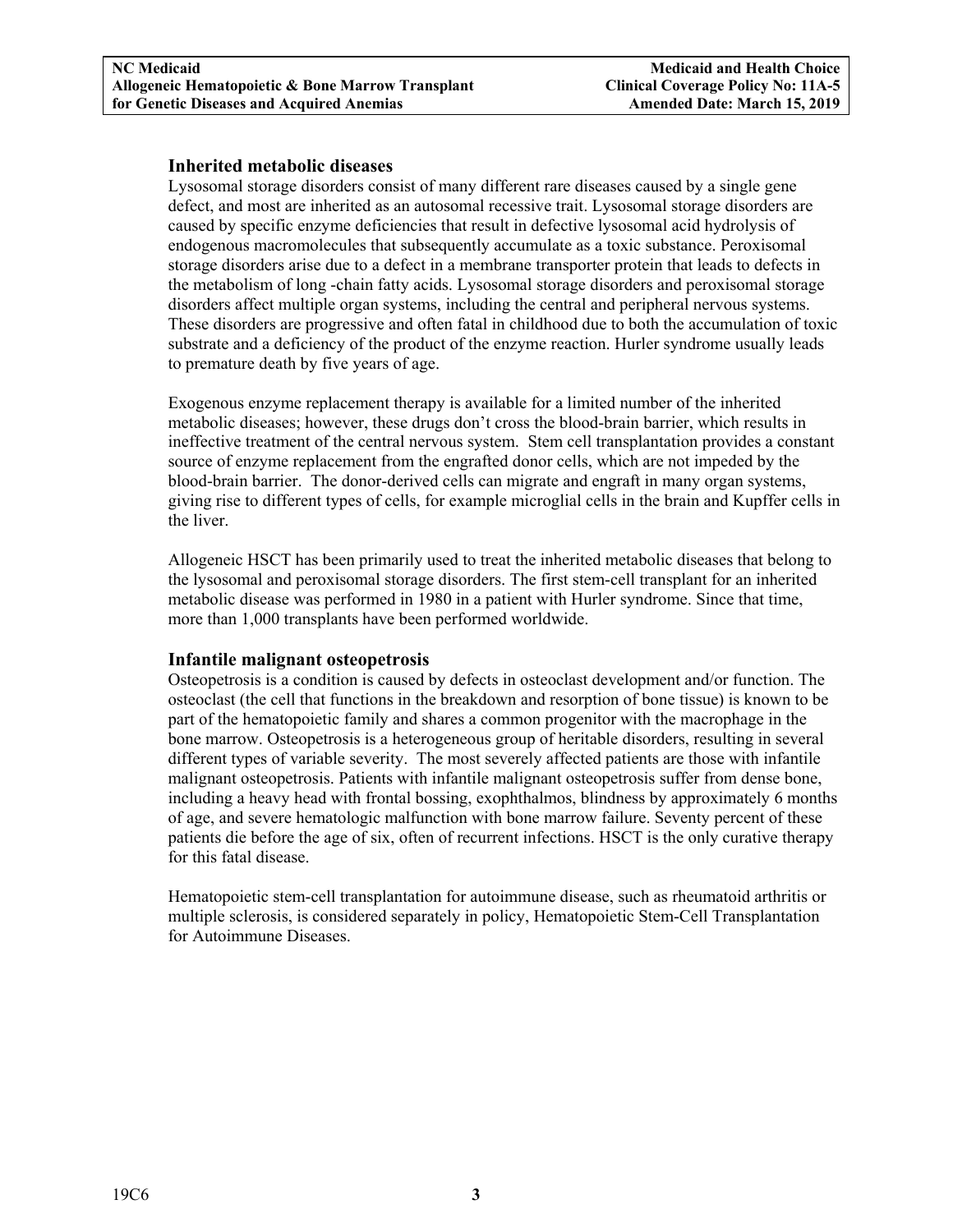# **2.0 Eligibility Requirements**

## **2.1 Provisions**

## **2.1.1 General**

#### **(***The term "General" found throughout this policy applies to all Medicaid and NCHC policies***)**

- a. An eligible beneficiary shall be enrolled in either:
	- 1. the NC Medicaid Program *(Medicaid is NC Medicaid program, unless context clearly indicates otherwise*); or
	- 2. the NC Health Choice (*NCHC is NC Health Choice program, unless context clearly indicates otherwise)* Program on the date of service and shall meet the criteria in **Section 3.0 of this policy**.
- b. Provider(s) shall verify each Medicaid or NCHC beneficiary's eligibility each time a service is rendered.
- c. The Medicaid beneficiary may have service restrictions due to their eligibility category that would make them ineligible for this service.
- d. Following is only one of the eligibility and other requirements for participation in the NCHC Program under GS 108A-70.21(a): Children must be between the ages of 6 through 18.

## **2.1.2 Specific**

(*The term "Specific" found throughout this policy only applies to this policy*) **a. Medicaid** 

- None Apply.
- **b. NCHC**

None Apply.

### **2.2 Special Provisions**

# **2.2.1 EPSDT Special Provision: Exception to Policy Limitations for a Medicaid Beneficiary under 21 Years of Age**

a. **42 U.S.C. § 1396d(r) [1905(r) of the Social Security Act]** 

Early and Periodic Screening, Diagnostic, and Treatment (EPSDT) is a federal Medicaid requirement that requires the state Medicaid agency to cover services, products, or procedures for Medicaid beneficiary under 21 years of age **if** the service is **medically necessary health care** to correct or ameliorate a defect, physical or mental illness, or a condition [health problem] identified through a screening examination (includes any evaluation by a physician or other licensed practitioner).

This means EPSDT covers most of the medical or remedial care a child needs to improve or maintain his or her health in the best condition possible, compensate for a health problem, prevent it from worsening, or prevent the development of additional health problems.

Medically necessary services will be provided in the most economic mode, as long as the treatment made available is similarly efficacious to the service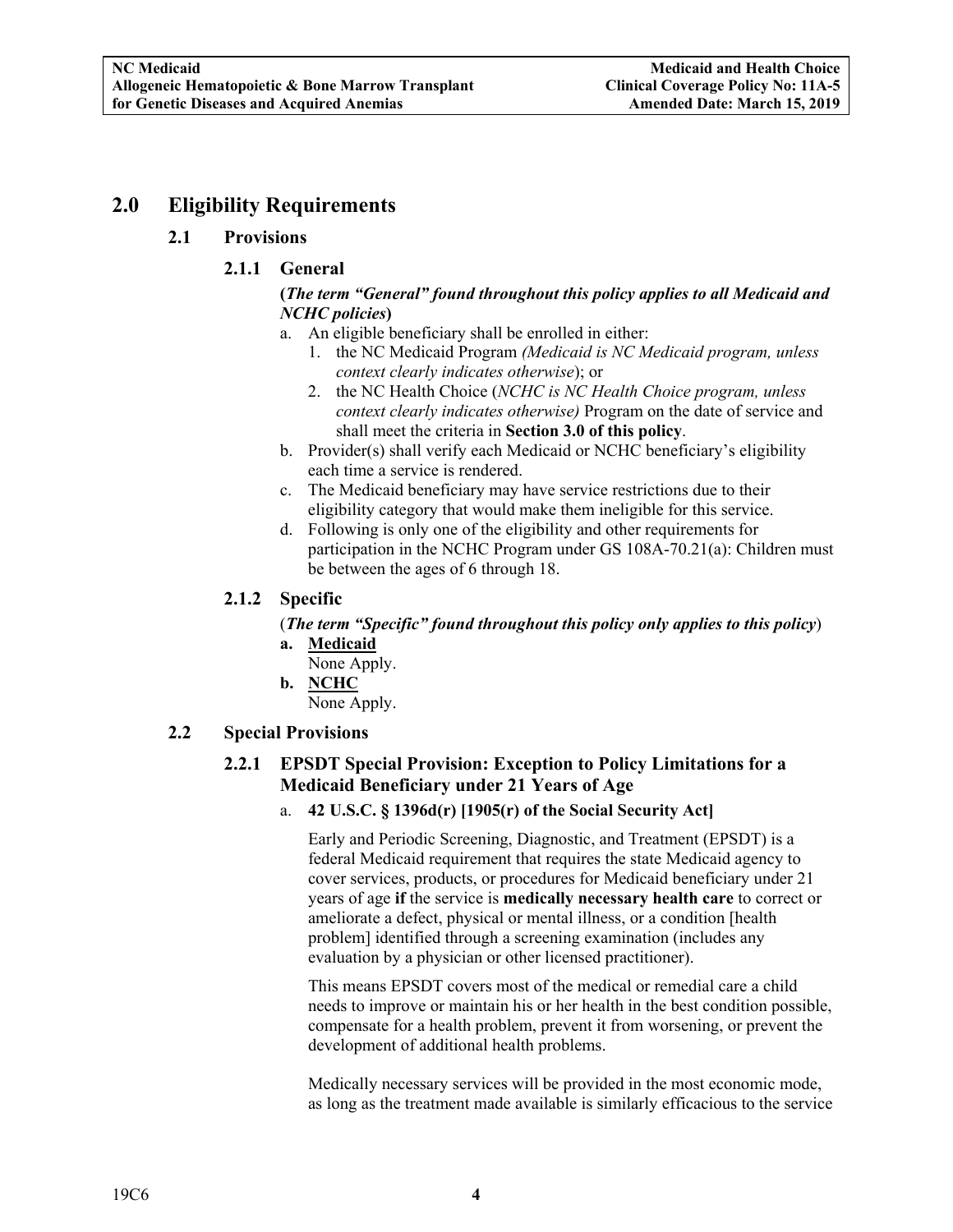requested by the beneficiary's physician, therapist, or other licensed practitioner; the determination process does not delay the delivery of the needed service; and the determination does not limit the beneficiary's right to a free choice of providers.

EPSDT does not require the state Medicaid agency to provide any service, product or procedure:

- 1. that is unsafe, ineffective, or experimental or investigational.
- 2. that is not medical in nature or not generally recognized as an accepted method of medical practice or treatment.

Service limitations on scope, amount, duration, frequency, location of service, and other specific criteria described in clinical coverage policies may be exceeded or may not apply as long as the provider's documentation shows that the requested service is medically necessary "to correct or ameliorate a defect, physical or mental illness, or a condition" [health problem]; that is, provider documentation shows how the service, product, or procedure meets all EPSDT criteria, including to correct or improve or maintain the beneficiary's health in the best condition possible, compensate for a health problem, prevent it from worsening, or prevent the development of additional health problems.

#### b. **EPSDT and Prior Approval Requirements**

- 1. If the service, product, or procedure requires prior approval, the fact that the beneficiary is under 21 years of age does **NOT** eliminate the requirement for prior approval.
- 2. **IMPORTANT ADDITIONAL INFORMATION** about EPSDT and prior approval is found in the *NCTracks Provider Claims and Billing Assistance Guide,* and on the EPSDT provider page. The Web addresses are specified below.

*NCTracks Provider Claims and Billing Assistance Guide*: https://www.nctracks.nc.gov/content/public/providers/providermanuals.html

EPSDT provider page: https://medicaid.ncdhhs.gov/

#### **2.2.2 EPSDT does not apply to NCHC beneficiaries**

## **2.2.3 Health Choice Special Provision for a Health Choice Beneficiary age 6 through 18 years of age**

NC Medicaid shall deny the claim for coverage for an NCHC beneficiary who does not meet the criteria within **Section 3.0** of this policy. Only services included under the NCHC State Plan and the NC Medicaid clinical coverage policies, service definitions, or billing codes are covered for an NCHC beneficiary.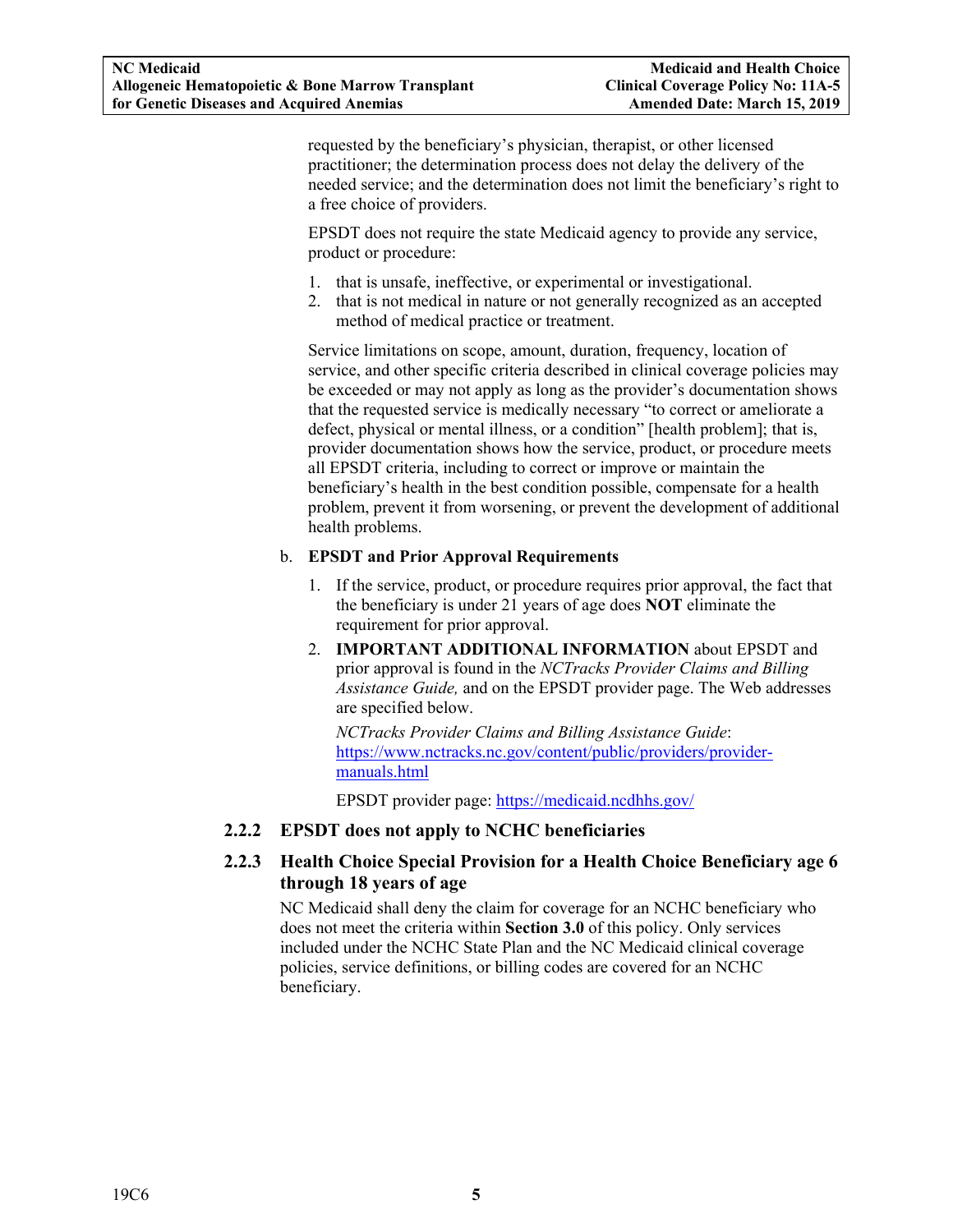# **3.0 When the Procedure, Product, or Service Is Covered**

*Note: Refer to Subsection 2.2.1 regarding EPSDT Exception to Policy Limitations for Medicaid Beneficiaries under 21 Years of Age.* 

### **3.1 General Criteria Covered**

Medicaid and NCHC shall cover the procedure, product, or service related to this policy when medically necessary, and:

- a. the procedure, product, or service is individualized, specific, and consistent with symptoms or confirmed diagnosis of the illness or injury under treatment, and not in excess of the beneficiary's needs;
- b. the procedure, product, or service can be safely furnished, and no equally effective and more conservative or less costly treatment is available statewide; and
- c. the procedure, product, or service is furnished in a manner not primarily intended for the convenience of the beneficiary, the beneficiary's caretaker, or the provider.

# **3.2 Specific Criteria Covered**

# **3.2.1 Specific criteria covered by both Medicaid and NCHC**

Medicaid and NCHC shall cover Allogeneic Hematopoietic & Bone Marrow Transplant for Genetic Diseases and Acquired Anemias with the following disorders:

- a. Hemoglobinopathies
	- 1. Sickle cell anemia for children or young adults with either a history of prior stroke or at increased risk of stroke or end-organ damage.
	- 2. Homozygous beta-thalassemia (i.e., thalassemia major).
- b. Bone marrow failure syndromes
	- 1. Aplastic anemia including hereditary (e.g. Fanconi anemia, dyskeratosis congenita, Shwachman-Diamond, Diamond-Blackfan) or acquired (e.g., secondary to drug or toxin exposure) forms.
- c. Primary immunodeficiencies
	- 1. Absent or defective T-cell function (e.g., severe combined immunodeficiency, Wiskott-Aldrich syndrome, X-linked lymphoproliferative syndrome).
	- 2. Absent or defective natural killer function (e.g. Chediak-Higashi syndrome).
	- 3. Absent or defective neutrophil function (e.g. Kostmann syndrome, chronic granulomatous disease, leukocyte adhesion defect).
- d. Inherited metabolic disease
	- 1. Lysosomal and peroxisomal storage disorders **except** Hunter, Sanfilippo, and Morquio syndromes.
- e. Genetic disorders affecting skeletal tissue
	- 1. Infantile malignant osteopetrosis (Albers-Schonberg disease or marble bone disease).

#### **3.2.2 Medicaid Additional Criteria Covered**

None Apply.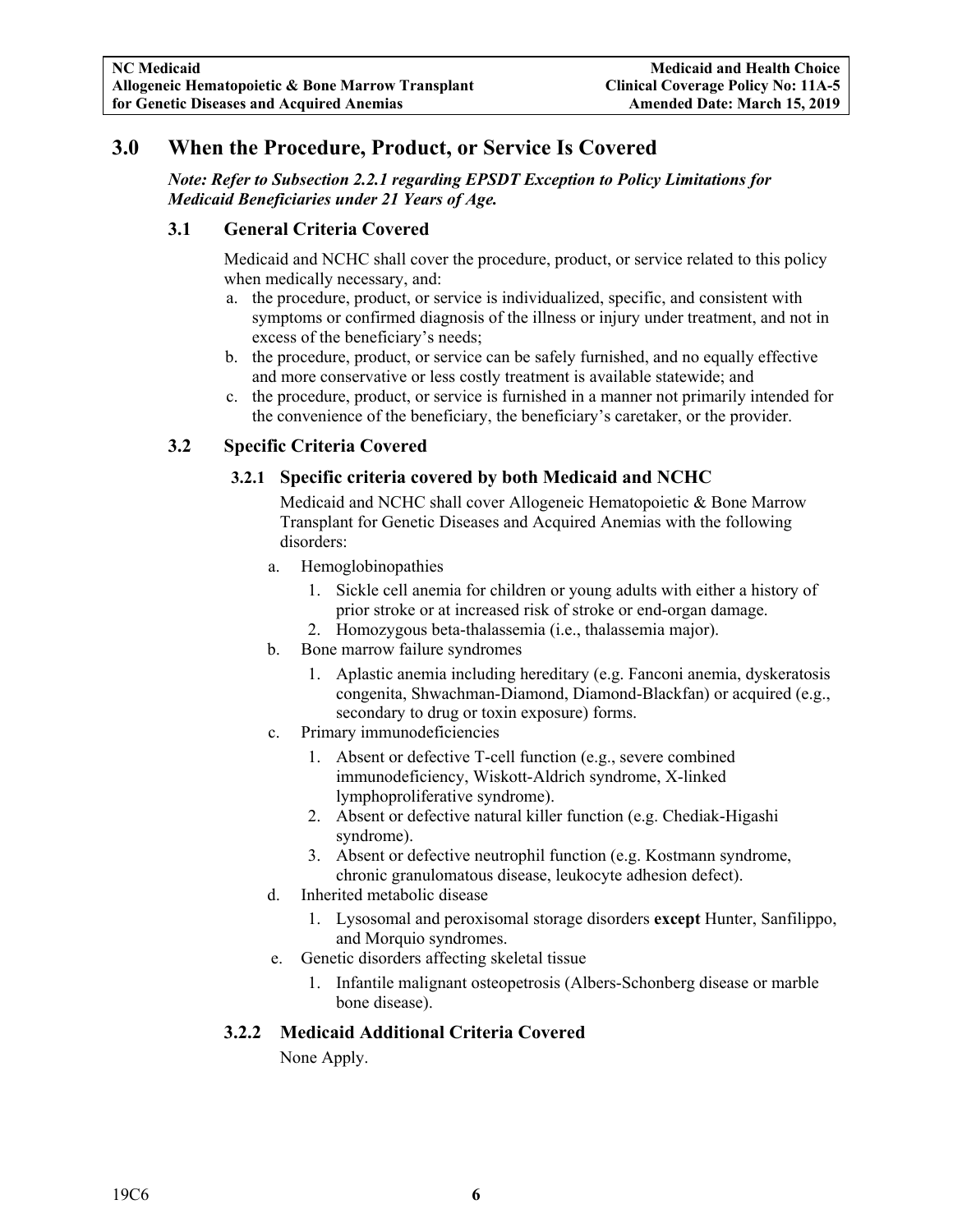## **3.2.3 NCHC Additional Criteria Covered**

None Apply.

# **4.0 When the Procedure, Product, or Service Is Not Covered**

*Note: Refer to Subsection 2.2.1 regarding EPSDT Exception to Policy Limitations for Medicaid Beneficiaries under 21 Years of Age.* 

#### **4.1 General Criteria Not Covered**

Medicaid and NCHC shall not cover the procedure, product, or service related to this policy when:

- a. the beneficiary does not meet the eligibility requirements listed in Section 2.0;
- b. the beneficiary does not meet the criteria listed in Section 3.0;
- c. the procedure, product, or service duplicates another provider's procedure, product, or service; or
- d. the procedure, product, or service is experimental, investigational, or part of a clinical trial.

#### **4.2 Specific Criteria Not Covered**

#### **4.2.1 Specific Criteria Not Covered by both Medicaid and NCHC**

Medicaid and NCHC do not cover Allogeneic Hematopoietic & Bone Marrow Transplant for Genetic Diseases and Acquired Anemias in the following situations:

- a. For diagnoses other than those covered in **Subsection 3.2**; or
- b. When the beneficiary's psychosocial history limits the beneficiary's ability to comply with pre- and post-transplant medical care; or
- c. When current beneficiary or caretaker non-compliance would make compliance with a disciplined medical regime improbable.

#### **4.2.2 Medicaid Additional Criteria Not Covered**

None Apply.

#### **4.2.3 NCHC Additional Criteria Not Covered**

- a. NCGS § 108A-70.21(b) "Except as otherwise provided for eligibility, fees, deductibles, copayments, and other cost sharing charges, health benefits coverage provided to children eligible under the Program shall be equivalent to coverage provided for dependents under North Carolina Medicaid Program except for the following:
	- 1. No services for long-term care.
	- 2. No nonemergency medical transportation.
	- 3. No EPSDT.
	- 4. Dental services shall be provided on a restricted basis in accordance with criteria adopted by the Department to implement this subsection."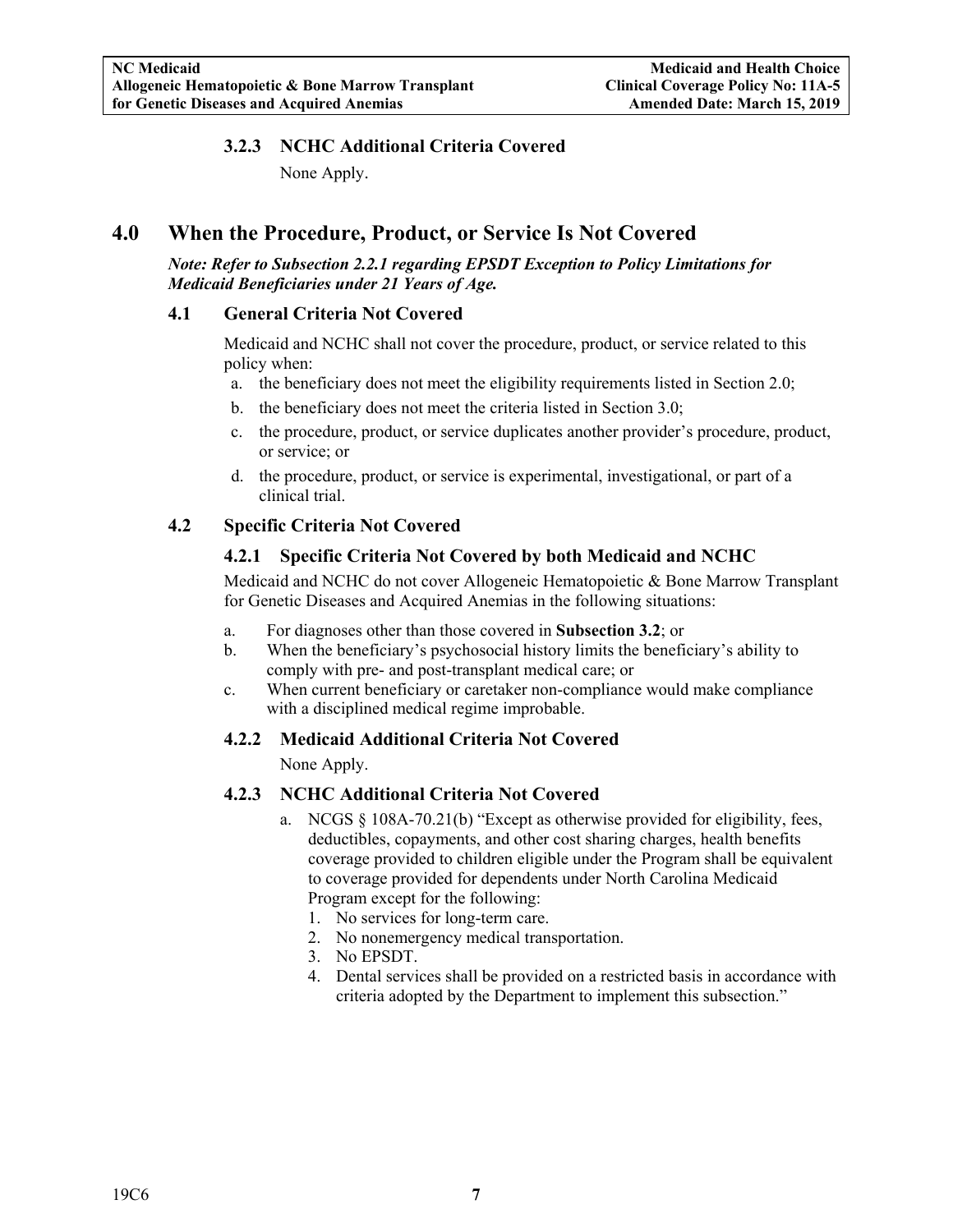# **5.0 Requirements for and Limitations on Coverage**

*Note: Refer to Subsection 2.2.1 regarding EPSDT Exception to Policy Limitations for Medicaid Beneficiaries under 21 Years of Age.* 

#### **5.1 Prior Approval**

Medicaid and NCHC shall require prior approval for Allogeneic Hematopoietic & Bone Marrow Transplant for Genetic Diseases and Acquired Anemias. The provider shall obtain prior approval before rendering Allogeneic Hematopoietic & Bone Marrow Transplant for Genetic Diseases and Acquired Anemias.

Prior Approval is required for HSCT and bone marrow transplantation in the treatment of germ cell tumors.

If prior approval has been given for HSCT, NC Medicaid shall reimburse for the following transplant-related donor medical expenses: **procuring, harvesting, short-term storing and all associated laboratory costs**.

#### **5.2 Prior Approval Requirements**

#### **5.2.1 General**

The provider(s) shall submit to the Department of Health and Human Services (DHHS) Utilization Review Contractor the following:

- a. the prior approval request; and
- b. all health records and any other records that support the beneficiary has met the specific criteria in **Subsection 3.2** of this policy.

#### **5.2.2 Specific**

None Apply.

#### **5.3 Specific Transplant Prior Approval Requirements**

The provider(s) shall submit the following to the NC Medicaid transplant nurse consultant:

- a. Letter of medical necessity **signed by the attending transplant physician,**  which documents regimens and dates, the social history and the transplant evaluation;
- b. All health care records and any other records that support the beneficiary has met the specific criteria in **Subsection 3.2** of this policy including:
	- 1. Lab results (less than three months old) to include Complete Blood Count (CBC), complete electrolytes, liver enzymes, Prothrombin Time (PT), International Normalized Ratio (INR), glucose and A1C (Glycated Hemoglobin if Type I or Type II diabetic), and blood type;
	- 2. Serologies: to include Human Immunodeficiency Virus (HIV), Hepatitis, Rapid Plasma Reagin (RPR), Epstein-Barr Virus (EBV), Cytomegalovirus (CMV), Varicella, Rubella, Herpes Simplex Virus (HSV) I/II, and toxoplasmosis. (*Positive* serology results may be reported that are greater than three months old);
	- 3. Diagnostic studies (less than six months old) required in a complete packet include:
		- A. Cardiac: Echocardiogram, Electrocardiogram (ECG), and/or cardiac catheterization as appropriate for beneficiary's clinical status;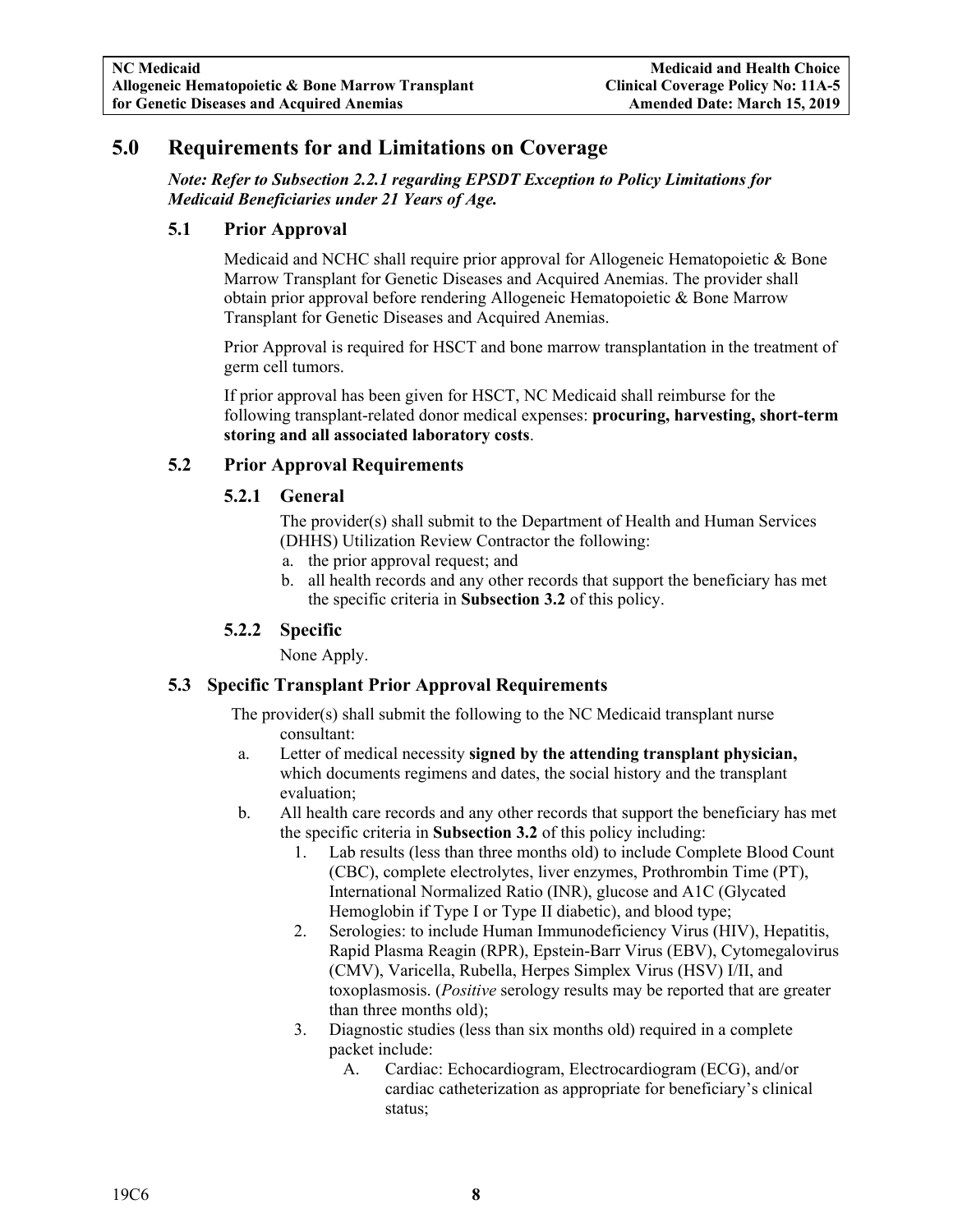- B. Pulmonary: Pulmonary Function Test if beneficiary has cardiac or pulmonary issues, or a history of smoking; and
- C. Chest x-ray for all transplant candidates;
- 4. Other diagnostic tests may be requested as appropriate;
- 5. Beneficiary's height and weight
- 6. All diagnostic and procedure results, including bone marrow aspiration (not more than six months old)
- c. Complete psychological and social evaluation to include:
	- 1. beneficiary's medical compliance;
	- 2. beneficiary's support network;
	- 3. post-transplant care plan, with identification of primary and secondary care providers; and
	- 4. history of mental health issues/substance use/legal issues
- d. Beneficiaries with a psychiatric history are required to have an evaluation by a psychiatrist with expertise in evaluating the specific psychiatric issues that relate to transplant candidates.

# **6.0 Providers Eligible to Bill for the Procedure, Product, or Service**

To be eligible to bill for the procedure, product, or service related to this policy, the provider(s) shall:

- a. meet Medicaid or NCHC qualifications for participation;
- b. have a current and signed Department of Health and Human Services (DHHS) Provider Administrative Participation Agreement; and
- c. bill only for procedures, products, and services that are within the scope of their clinical practice, as defined by the appropriate licensing entity.

# **6.1 Provider Qualifications and Occupational Licensing Entity Regulations**

None Apply.

#### **6.2 Provider Certifications**

None Apply.

# **7.0 Additional Requirements**

*Note: Refer to Subsection 2.2.1 regarding EPSDT Exception to Policy Limitations for Medicaid Beneficiaries under 21 Years of Age.* 

#### **7.1 Compliance**

Provider(s) shall comply with the following in effect at the time the service is rendered:

- a. All applicable agreements, federal, state and local laws and regulations including the Health Insurance Portability and Accountability Act (HIPAA) and record retention requirements; and
- b. All NC Medicaid's clinical (medical) coverage policies, guidelines, policies, provider manuals, implementation updates, and bulletins published by the Centers for Medicare and Medicaid Services (CMS), DHHS, DHHS division(s) or fiscal contractor(s).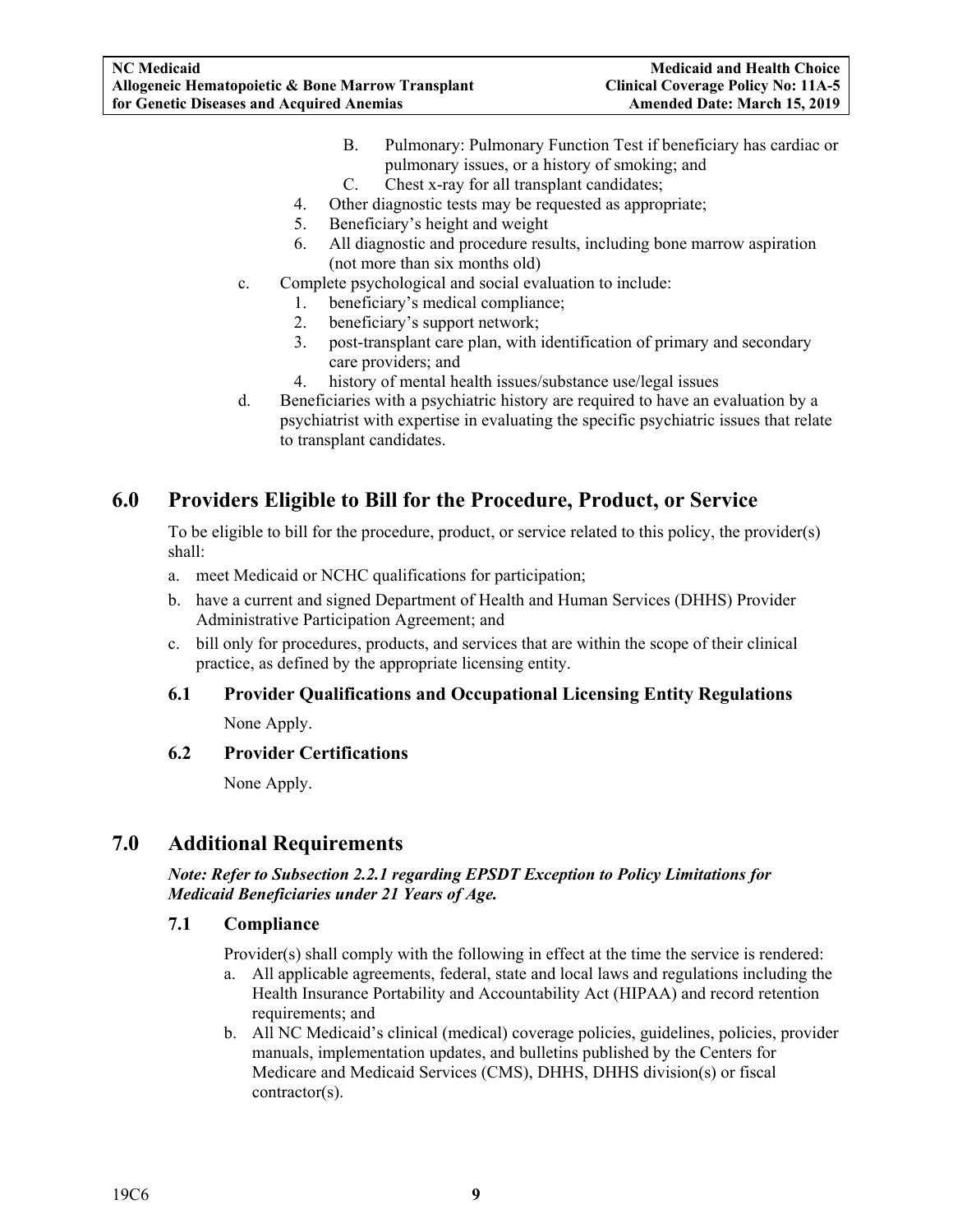- c. FDA approved procedures, products, and devices for implantation must be utilized.
- d. A statement signed by the surgeon certifying all FDA requirements for the implants, products, and devices must be retained in the beneficiary's medical record and made available for review upon request.

# **8.0 Policy Implementation/Revision Information**

**Original Effective Date:** July 1, 1987

#### **Revision Information:**

| <b>Date</b> | <b>Section Revised</b>                 | Change                                                                                                                                                                                                                                       |
|-------------|----------------------------------------|----------------------------------------------------------------------------------------------------------------------------------------------------------------------------------------------------------------------------------------------|
| 7/1/05      | <b>Entire Policy</b>                   | Policy was updated to include coverage criteria<br>effective with approved date of State Plan<br>amendment 4/1/05.                                                                                                                           |
| 9/1/05      | Subsection 2.2                         | The special provision related to EPSDT was revised.                                                                                                                                                                                          |
| 12/1/05     | Subsection 2.2                         | The web address for DMA's EDPST policy<br>instructions was added to this section.                                                                                                                                                            |
| 12/1/06     | Subsection 2.2                         | The special provision related to EPSDT was revised.                                                                                                                                                                                          |
| 12/1/06     | Sections 3.0 and<br>4.0                | A note regarding EPSDT was added to these<br>sections.                                                                                                                                                                                       |
| 5/1/07      | Sections 2 through<br>4                | EPSDT information was revised to clarify<br>exceptions to policy limitations for recipients under<br>21 years of age.                                                                                                                        |
| 5/1/07      | Attachment A                           | Added UB-04 as an accepted claims form.                                                                                                                                                                                                      |
| 7/1/10      | Throughout                             | Session Law 2009-451, Section 10.31(a) Transition<br>of NC Health Choice Program administrative<br>oversight from the State Health Plan to the Division<br>of Medical Assistance (DMA) in the NC<br>Department of Health and Human Services. |
| 1/1/12      | throughout                             | Policy updated to reflect current community<br>standards and changing transplant protocols.                                                                                                                                                  |
| 3/12/12     | Throughout                             | To be equivalent where applicable to NC DMA's<br>Clinical Coverage Policy #11A-5 under Session<br>Law 2011-145, § 10.41.(b)                                                                                                                  |
| 3/12/12     | Throughout                             | Technical changes to merge Medicaid and NCHC<br>current coverage into one policy.                                                                                                                                                            |
| 10/01/2015  | All Sections and<br><b>Attachments</b> | Updated policy template language and added ICD-<br>10 codes to comply with federally mandated<br>10/1/2015 implementation where applicable.                                                                                                  |
| 03/01/2017  | Attachment A,<br><b>Section B</b>      | Revised and Updated ICD-10 codes.                                                                                                                                                                                                            |
| 03/15/2019  | Table of Contents                      | Added, "To all beneficiaries enrolled in a Prepaid<br>Health Plan (PHP): for questions about benefits and<br>services available on or after November 1, 2019,<br>please contact your PHP."                                                   |
| 03/15/2019  | All Sections and<br>Attachments        | Updated policy template language.                                                                                                                                                                                                            |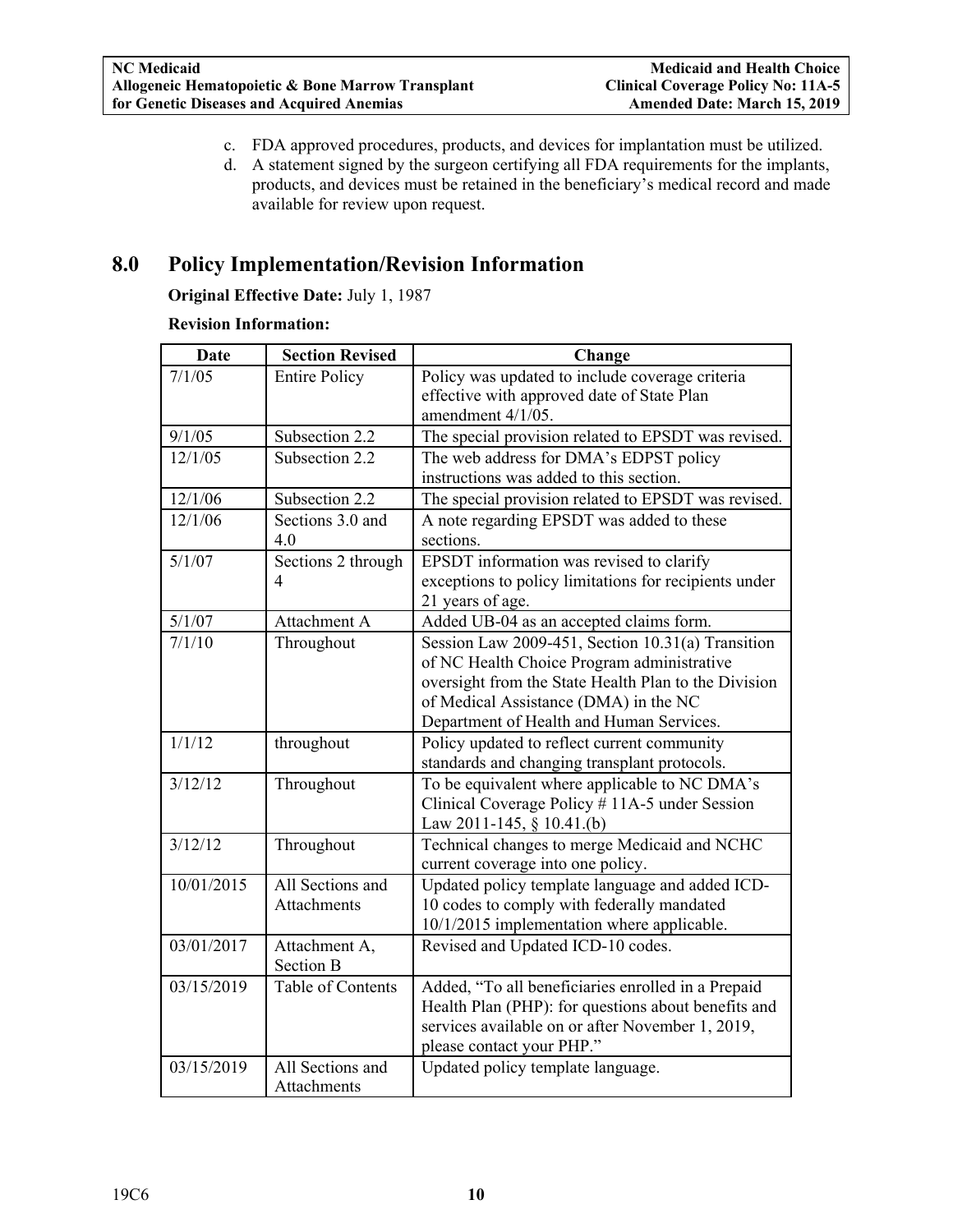# **Attachment A: Claims-Related Information**

Provider(s) shall comply with the, *NCTracks Provider Claims and Billing Assistance Guide*, Medicaid bulletins, fee schedules, NC Medicaid's clinical coverage policies and any other relevant documents for specific coverage and reimbursement for Medicaid and NCHC:

## **A. Claim Type**

Professional (CMS-1500/837P transaction)

#### **B. International Classification of Diseases and Related Health Problems, Tenth Revisions, Clinical Modification (ICD-10-CM) and Procedural Coding System (PCS)**

Provider(s) shall report the ICD-10-CM and Procedural Coding System (PCS) to the highest level of specificity that supports medical necessity. Provider(s) shall use the current ICD-10 edition and any subsequent editions in effect at the time of service. Provider(s) shall refer to the applicable edition for code description, as it is no longer documented in the policy.

| <b>ICD-10-Procedure Code(s)</b> |         |         |         |  |  |  |  |  |
|---------------------------------|---------|---------|---------|--|--|--|--|--|
| 30230G0                         | 30240G0 | 30250G0 | 30260G0 |  |  |  |  |  |
| 30230G4                         | 30240G4 | 30250G1 | 30260G1 |  |  |  |  |  |
| 30230Y4                         | 30240Y4 | 30250Y1 | 30260Y1 |  |  |  |  |  |
| 30233G0                         | 30243G0 | 30253G0 | 30263G0 |  |  |  |  |  |
| 30233G4                         | 30243G4 | 30253G1 | 30263G1 |  |  |  |  |  |
| 30233Y4                         | 30243Y4 | 30253Y1 | 30263Y1 |  |  |  |  |  |

# **C. Code(s)**

Provider(s) shall report the most specific billing code that accurately and completely describes the procedure, product or service provided. Provider(s) shall use the Current Procedural Terminology (CPT), Health Care Procedure Coding System (HCPCS), and UB-04 Data Specifications Manual (for a complete listing of valid revenue codes) and any subsequent editions in effect at the time of service. Provider(s) shall refer to the applicable edition for the code description, as it is no longer documented in the policy.

If no such specific CPT or HCPCS code exists, then the provider(s) shall report the procedure, product or service using the appropriate unlisted procedure or service code.

| <b>CPT</b> Code(s) |
|--------------------|
| 38205              |
| 38230              |
| 38240              |
| 38242              |

| <b>HCPCS Code(s)</b> |
|----------------------|
| 50<br>8215           |